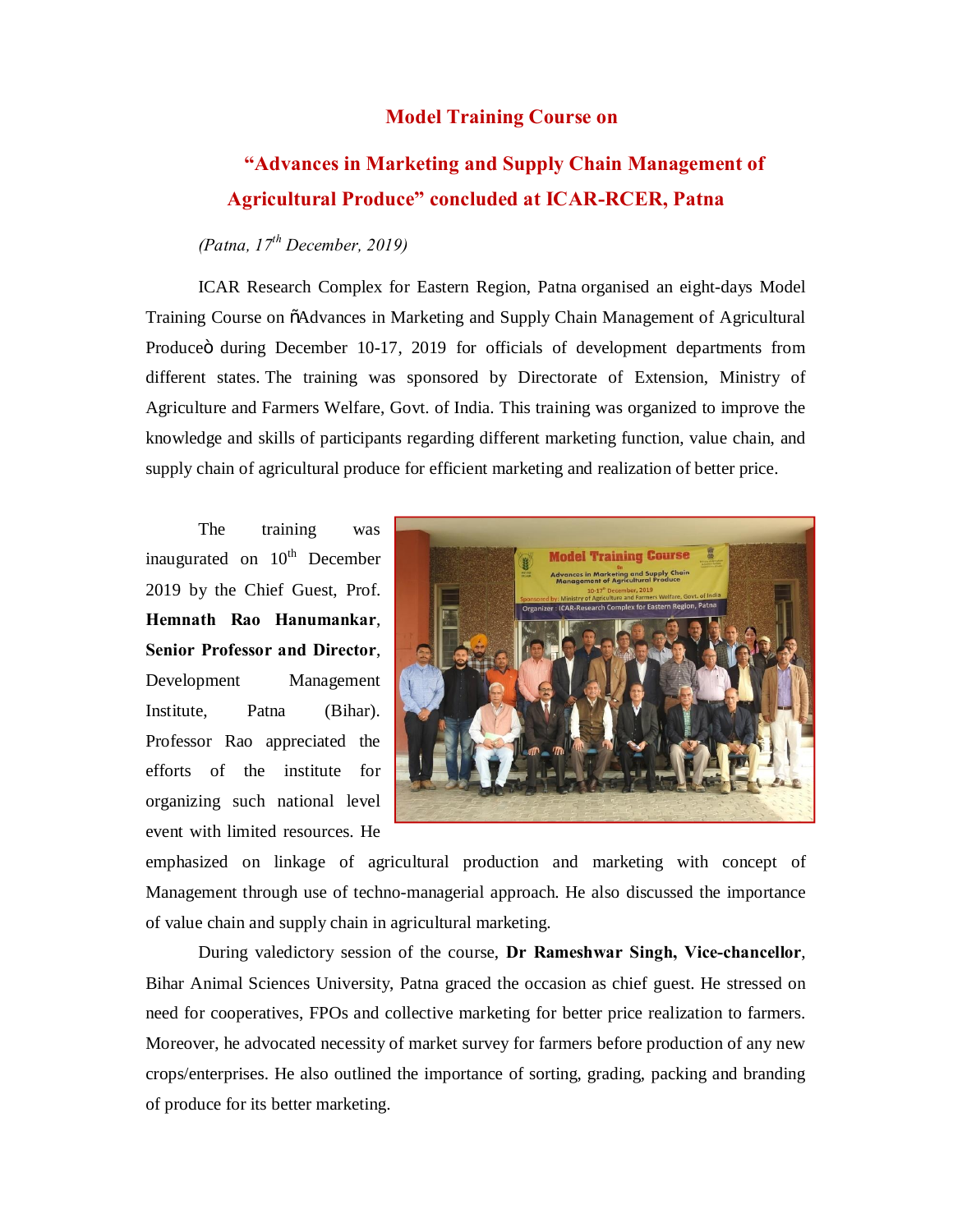**Dr BP Bhatt**, **Director,** ICAR-RCER**,** Patna in his address pointed out that production and marketing are inter linked. He said that seasonal production of fruits and vegetables limits its marketing and therefore round the year supply of agricultural produce is necessary for getting stable price. He shared his experiences with trainees giving some examples of successful marketing.

**Earlier, Dr Ujjwal Kumar, Course Director** of the training programme welcomed all the dignitaries and participants and briefed about the objectives of Model training Course.



He informed that 32 sessions were organized during the training and 14 of them were conducted by resource persons outside the institute. He also highlighted the fact that many successful entrepreneurs interacted with participants and shared their stories during this training. He presented a brief training report and feedback of the participants during concluding function.

Seventeen officials from Agriculture and Horticulture departments of Bihar, Haryana, Punjab, Gujarat, Sikkim and Leh-Ladakh participated in this course. Field visits and interactive session was organized with scientists at central Potato research Station, Patna and Successful entrepreneur at Basatpur village